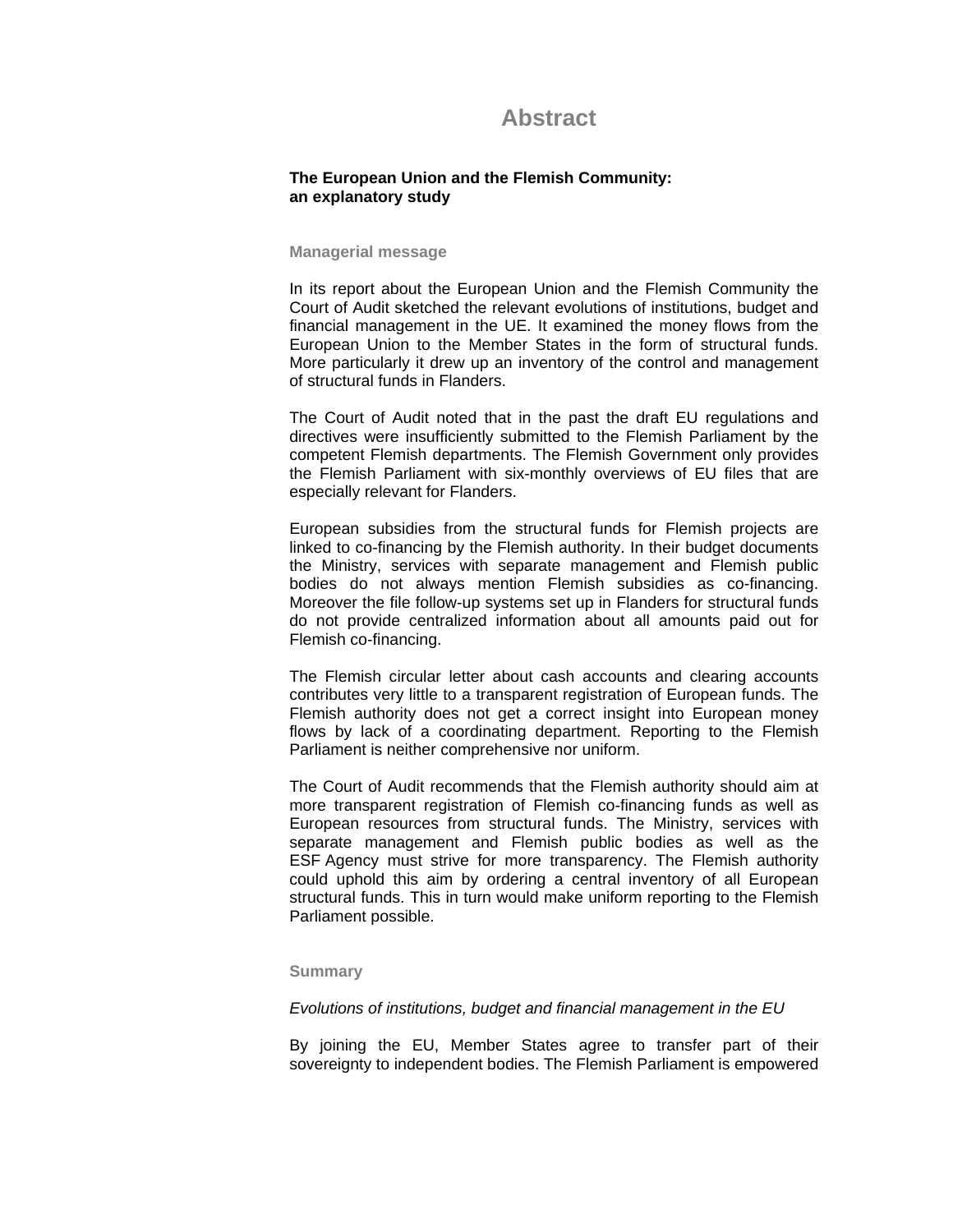to formulate advice about draft Commission regulations and directives to the Flemish Government. A procedure was set up to ensure a smooth submission of the proposals, enabling the concerned departments to submit the European Commission's proposals to the Flemish Parliament via their minister. But so far this procedure has almost never been implemented. Since 2005, however, the Flemish Government has provided the Flemish Parliament every six months with an overview of relevant EU-files.

The EU receipts and expenditure must be balanced. The ceiling of own resources indicates the maximum amount of funds the EU can use for its expenditure. The own resources maximum takes into account the financial perspectives, i.e. the expenditure limit within the budget. In 2005 and 2006 accounts will be for the first time rendered about an EU budget for twenty-five Member States.

One of the most striking current evolutions is the Treaty establishing a Constitution for Europe. Besides important provisions about EU decision making this Treaty contains a number of concrete obligations for the Member States, notably about avoiding excessive government deficits and combating fraud. The member States have a time limit of two years to agree to the Treaty. It will only come into force when it has been ratified by all EU Member States, otherwise the issue will be examined by the European Council.

Several forums within the EU are discussing the collaboration between institutions responsible for managing and controlling EU funds. The European Commission is in charge of defining how funds received by the Member States are to be managed and controlled. Whenever money flows are managed jointly – that is: when the Commission and the Member States are collectively responsible for implementing the policy – the Commission mostly leaves the responsibility to the Member States. The European Commission carries out its own internal controls. Subsequently the European Court of Auditors performs an independent external control. In addition, the national audit institutions of the Member States can also (in most cases) carry out independent checks of EU funds spending.

# *European structural funds*

There are still significant social and economic disparities between regions within the EU. In order to improve cohesion, the European Commission created structural funds: the European Regional Development Fund (ERDF), the European Social Fund (ESF), the Guidance Section of the European Agricultural Guidance and Guarantee Fund (EAGGF) and the Financial Instrument for Fisheries Guidance (FIFG). These funds require additional financing from the Member States and cooperation between the Commission and the national authorities. The measures are initiated by the Member States. In order to make the structural measures efficient the structural funds regulation for the period 2000-2006 address three priority intervention objectives: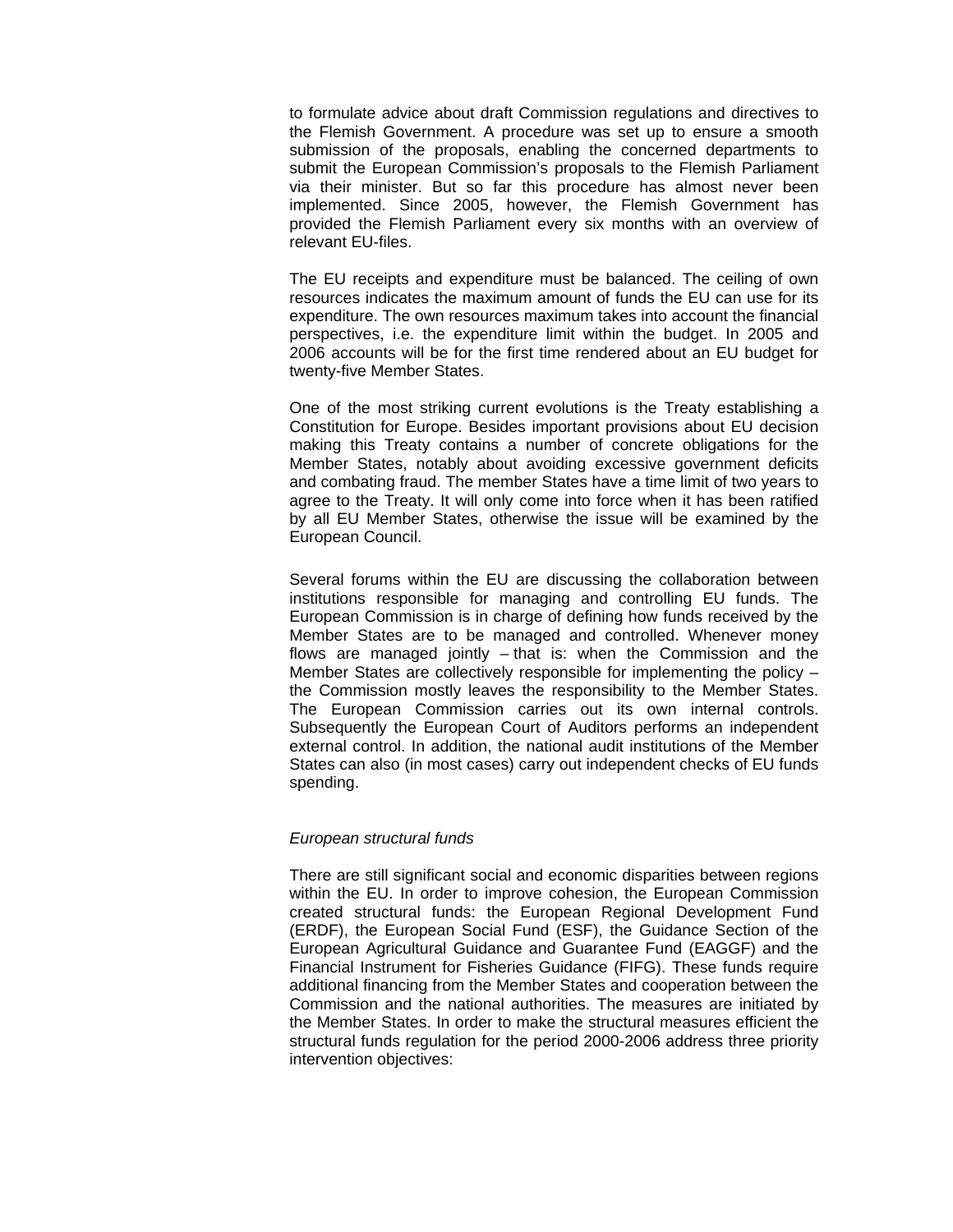- Objective 1 aims to promote the development and structural adjustment of regions whose development is lagging behind. As in the previous period two thirds of all structural measures are related to this objective.
- Objective 2 aims to support the economic and social conversion of areas facing structural difficulties.
- Objective 3 refers to all actions aimed at developing human resources.

Besides, the European Union has also set up four special programmes, the so-called Community Initiatives, in order to find global solutions to problems that arise everywhere in Europe. Unlike the above mentioned structural measures, the Community programmes are not initiated by the Member States, but by the European Commission itself. Every initiative is financed by one of the funds. The following initiatives were developed in the period 2000-2006: INTERREG III, LEADER+, EQUAL and URBAN II.

Financial aid from structural funds amounted to approximately 195 billion EUR in the period 2000-2006, of which 69,7% was allocated to Objective 1, 11,5% to Objective 2, 12,3% to Objective 3, 0,5% for FIFG outside Objective 1, 5,35% to Community Initiatives and 0,65% to innovative actions and technical support.

The Commission must obtain assurance that Member States have smoothly functioning management and control systems aimed at auditing programmes that benefit from European funding through the structural funds. The managing authority must account for the efficiency and regularity of the management and implementation of the programme. A paying agency that operates independently is responsible for drawing up and submitting the payment requests and for receiving payments from the Commission. Finally a monitoring committee must satisfy itself as to the effectiveness and quality of the structural measures. The Commission itself checks the efficiency of the control regulations that are set up by managing authorities and payment agencies.

In 2003 the European Court of Auditors examined the functioning of monitoring and control systems both at the Commission and in the Member States. It found weaknesses as regards compliance with regulations on assignment and separation of functions, management checks and external control and certification of expenditure. According to the Court of Auditors the Commission must use its powers to suspend payments to programmes whose systems show serious weaknesses.

For single or systematic irregularities the Member States must apply financial corrections by withdrawing part or whole of the Community contribution. Financial corrections do not entail a reduction of the support to the programme concerned, as the amounts can be allocated to other operations. If the Member States do not comply, the Commission can withdraw its contribution from the structural funds.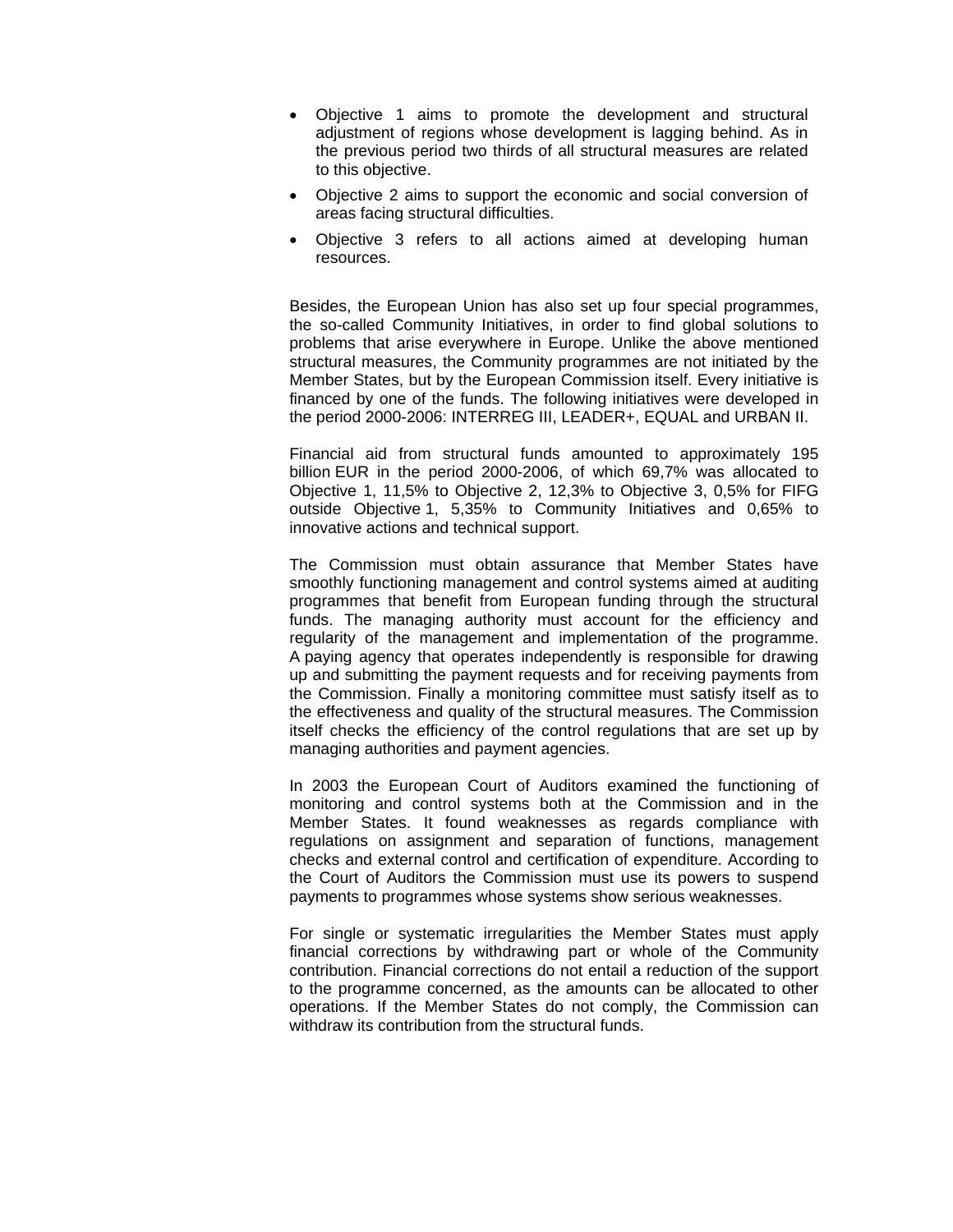Whenever the Commission implements the budget in shared management, budgetary implementation is delegated to the Member States. However, the European Court of Auditors has already found for several years in its audit of the DAS statement that there are frequent errors in the underlying transactions, mainly in cases of shared management. In the regulations it is drawing up for the next programme period the European Commission intends to provide a clear definition of the framework and the respective responsibilities of the Member States and the Commission in matters of budgetary implementation.

## *European structural funds in Flanders*

Three structural funds are active in Flanders: ESF, ERDF and FIFG. ERDF subsidizes development initiatives in areas facing structural difficulties. ESF aims at contributing to an optimal human-resource development. FIFG concentrates on projects in the fisheries and aquiculture sector.

The granting of aid is linked to the three priority objectives. Areas that previously received aid, but are no longer eligible qualify for support received on a transitional basis (*phasing out*). In Flanders four regions qualify for assistance under Objective 2 programmes: Limburg, Antwerp, Coast and East-Flanders. European funding under these programmes mostly comes from ERDF. ESF participates in all Objective 2 programmes except that of East-Flanders. Every programme also includes a phasingout part. These transitory provisions never include ESF aid. The Flemish Objective 3 programme is focused on a number of priorities, which correspond to the four strategic aims of the European employment strategy. This programme targets the whole of Flanders.

With a view to efficient management of ESF programmes in Flanders the ESF Agency was set up as a temporary statutory non-profit organization. The agency is currently steering a middle course between two statutes: non-profit organization and body governed by public law. As a consequence it is not submitted to all obligations regarding public bodies (e.g. checks by the controller of commitment appropriations or the Court of Audit).

The Ministry of the Flemish Community (section EWBL) acts as managing authority for all Flemish Objective 2 programmes. The Economy department and the ESF Agency act respectively as paying authorities for ERDF and ESF. For each programme a monitoring committee has been set up, which is in charge of the general strategy and global monitoring and a management committee is responsible for allocating European aid to concrete individual projects on the basis of predetermined, objective selection criteria. The European Commission found in its annual report on structural funds 2003 that the four programmes under Objective 2 in the Flemish Region have now reached cruising speed and have a satisfactory evolution.

For all Flemish programmes under Objective 3 the ESF Agency acts as managing and paying authority, with separation of functions and one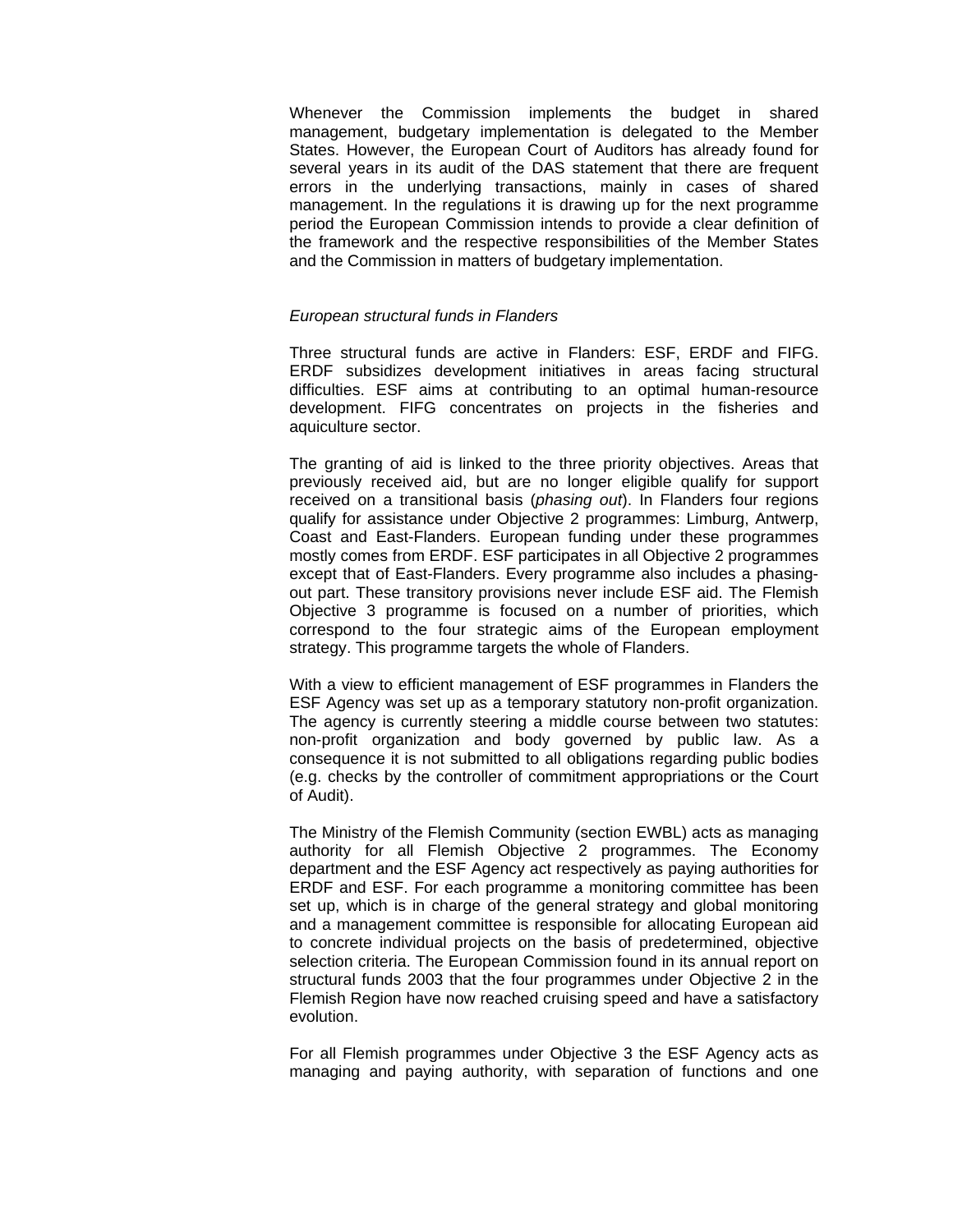coordinator for each authority. The Flemish monitoring committee (VMC) controls the overall strategic aspects of ESF under Objective 3. For each priority the VMC has set up strategic task forces. In its annual report the European Commission found that the implementation of the different priorities under Objective 3 is satisfactory.

The FIFG annual report 2003 provides for two managing authorities for Flanders: the Agriculture and Horticulture Support Policy Department of the Agriculture and Horticulture Administration and the Agriculture and Fisheries Policy Department in Ostend. On 30 June 2004 the Agriculture and Fisheries Policy Department informed the European Commission that it would stop acting as managing authority. The paying agency is Agriculture and Fisheries Policy Department of EWBL. The implementation of the programme is monitored by a monitoring committee. In its annual report the European Commission describes the overall implementation process of FIFG in Europe as rather slow.

As several bodies are involved in the audit of structural funds, coordination of the audit activities is of uttermost importance. Under the regulation on the structural funds the Commission and the Member States shall coordinate their checks on the basis of bilateral administrative arrangements. The Court of Audit noticed that such a regulation still does not exist in Flanders.

Control of structural funds programmes at the Flemish level is carried out in four steps. The managing authority's foremost task is to check the submitted expenditure and the concrete realisation of individual projects. This first step includes checks of sample transactions. The second step is the so-called 5%-control: before each programme is wound up, an independent body must have checked at least 5% of the total amount of expenditure eligible for EU funding. The Flemish Region has outsourced the sample checks of Objective 2 programmes under ERDF to an external private audit firm. In the future it would be well-advised to mention in the specifications that the Inspection of Finances, the Internal Audit, the Court of Audit, every EU control body and the European Court of Auditors are entitled to inspect the working papers of the appointed external private audit firm. The social legislation inspectors of the Employment Department are responsible for sample checks regarding the ESF funds. The cell Inspection and Audit of the Agriculture and Horticulture Administration carries out the 5%-controls for FIFG. The Internal Audit of the Ministry of The Flemish Community is in charge of the third step of the control. The intention is to perform annual system audits – spread over the whole programme period - for ESF, ERDF and FIFG and to draw up a report for each of them, with a follow-up in the next year. Finally, the fourth step is entrusted to the Inspection of Finances, which draws up the closure statement of the assistance package.

The European Commission and the European Court of Auditors control the structural funds at the European level. The services of the European Commission examined which systems the Flemish Community had set up to manage the funds. The European Court of Auditors' checks were related to the Statement of Assurance (DAS).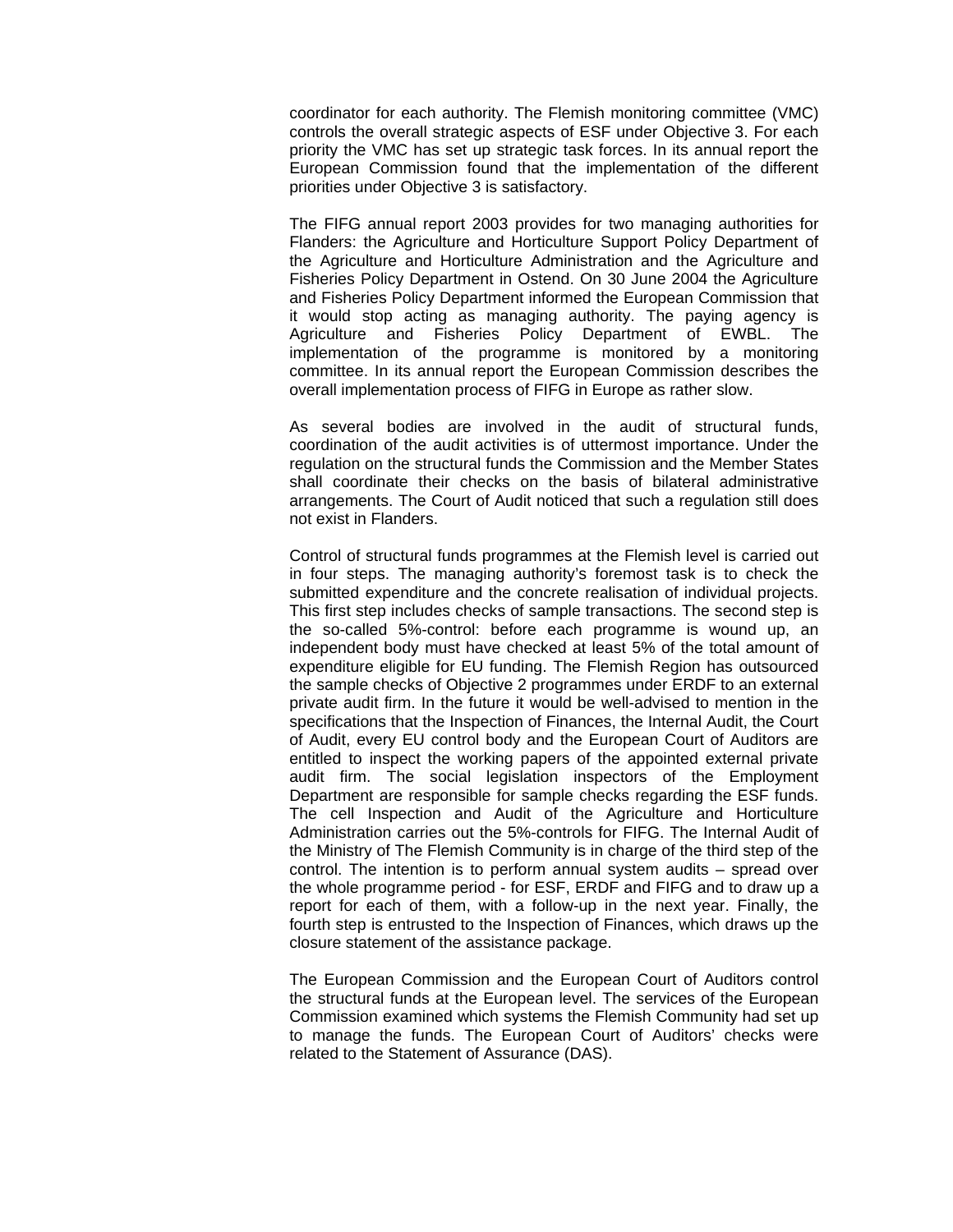The Belgian Court of Audit examined in how far Flemish subsidies for structural funds programmes were mentioned as co-financing in the budgetary documents of the Ministry of the Flemish Region, the services with separate management and the Flemish public bodies. It showed that the heading 'co-financing' did not always appear clearly in the definitions of budget items. The file monitoring systems set up by the Flemish Economy department and the ESF Agency are also unable to provide centralized information about all amounts paid out for co-financing in Flanders.

The Ministry and the services with separate management do not have at their disposal unambiguous regulations for the registration of European funds. The Flemish circular letter about cash and clearing accounts does not provide for a specific subheading for clearing accounts of European funds.

The Court of Audit received from the Foreign Policy within Europe section of the Ministry the results of an enquiry into the volume of European money flows in Flanders. However, these results were limited to indicative data gathered on a one-time basis. At the EWBL department and the ESF Agency the Court of Audit was only able to retrieve unchecked figures about the structural funds, because the Flemish regulations related to the registration of European funds are still insufficiently transparent. The Court of Audit came to the conclusion that Flemish policy makers still have no correct insight into all European flows of money that are transferred to the Flemish authority.

At the moment reporting to the Flemish Parliament regarding all European structural funds in Flanders is only fragmentary and lacks uniformity. As far as ESF is concerned the ESF Agency draws up an annual report including an evaluation report and the Agriculture and Horticulture department's annual report includes an appendix devoted to European assistance under FIFG. There is no reporting to the Flemish Parliament about ERDF matters.

## **Conclusions**

The Flemish Parliament is empowered to formulate advice for the Flemish Government about draft EU regulations and directives (Article 92 quater of the special 8 August 1980 law on devolution). On 9 July 1996 the Flemish Government approved the further developed procedures for submission of the draft documents to the Flemish Parliament. But so far this procedure has almost never been implemented. Since 2005, however, the Flemish Government has provided the Flemish Parliament every six months with an overview of relevant EU-files.

The ESF Agency, which is responsible for the general management of all Flemish ESF programmes, was set up as a temporary statutory non-profit organization as long as reforms under the Scheme for Improvement of Administrative Management are not implemented. On the one hand it is submitted to the legislation on non-profit organizations and under its provisions it has to establish an annual report and have its accounts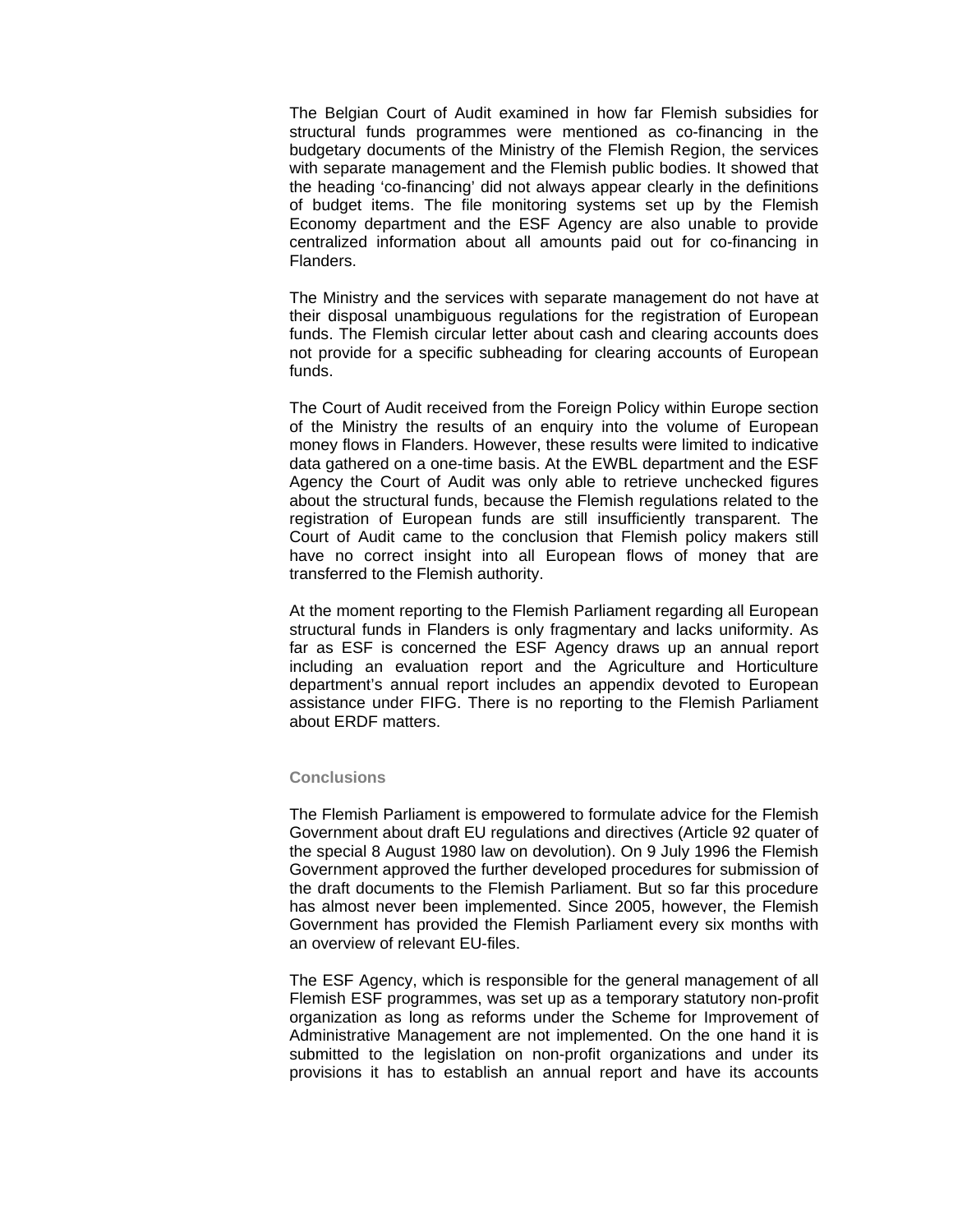checked by a company auditor. On the other hand, it does not have to submit its budget nor its accounts to the Flemish authority. Although it is a statutory organization and gets subsidies, among others for co-financing, from the general expenditure budget of the Flemish Community, the Agency as a non-profit organization is not subject to the control of the controller of commitment appropriations or of the Court of Audit. So far no management agreement has been set up, although it is required under article 4 of the organic decree. Every year the Agency, however, draws up an evaluation report which is submitted to the competent minister and the Flemish Parliament.

Article 38, paragraph 3, of the Council Regulation laying down general provisions on the Structural Funds provides the legal basis for cooperation and coordination of plans, methods and implementation of checks. Still, there is as yet no bilateral administrative law provisions agreed upon between the European Commission and the controlling bodies of the Flemish Community.

The Flemish Region decided to outsource the 5%-sample checks of Objective 2 programmes. However, the specifications do not mention that the Inspection of Finances, the Internal Audit, the Court of Audit, every EU control body and the European Court of Auditors are entitled to inspect the working papers of the appointed external private audit firm.

Budget items of the Ministry of the Flemish Region, the services with separate management and the Flemish public bodies do not always explicitly mention the heading '*co-financing by the Flemish community'* in the description of subsidies granted by the Flemish authority to projects receiving European monies from the structural funds.

The Economy department and the ESF Agency, which manage respectively the European and Flemish funds within ERDF and ESF were not always able to produce centralized detailed information about the budget items related to co-financing by the Ministry of the Flemish Community, the services with separate management and the Flemish public bodies. The file monitoring systems for structural funds do not contain information split up by project about the amounts paid out for Flemish co-financing nor any identification of budget item for each payment.

In accordance with the prevailing budget regulations, the budget departments of the Ministry of the Flemish Region and the services with separate management do not register European funds in the budget, but in clearing accounts. A Flemish circular letter describes the different types of funds from third parties, including the European funds, but does not recommend the use of a specific subheading for clearing accounts for European funds. The current procedure makes instant reporting about all European funds more complicated.

By lack of an inventory the Flemish authority hasn't got a correct insight into all European flows of money that are transferred to it.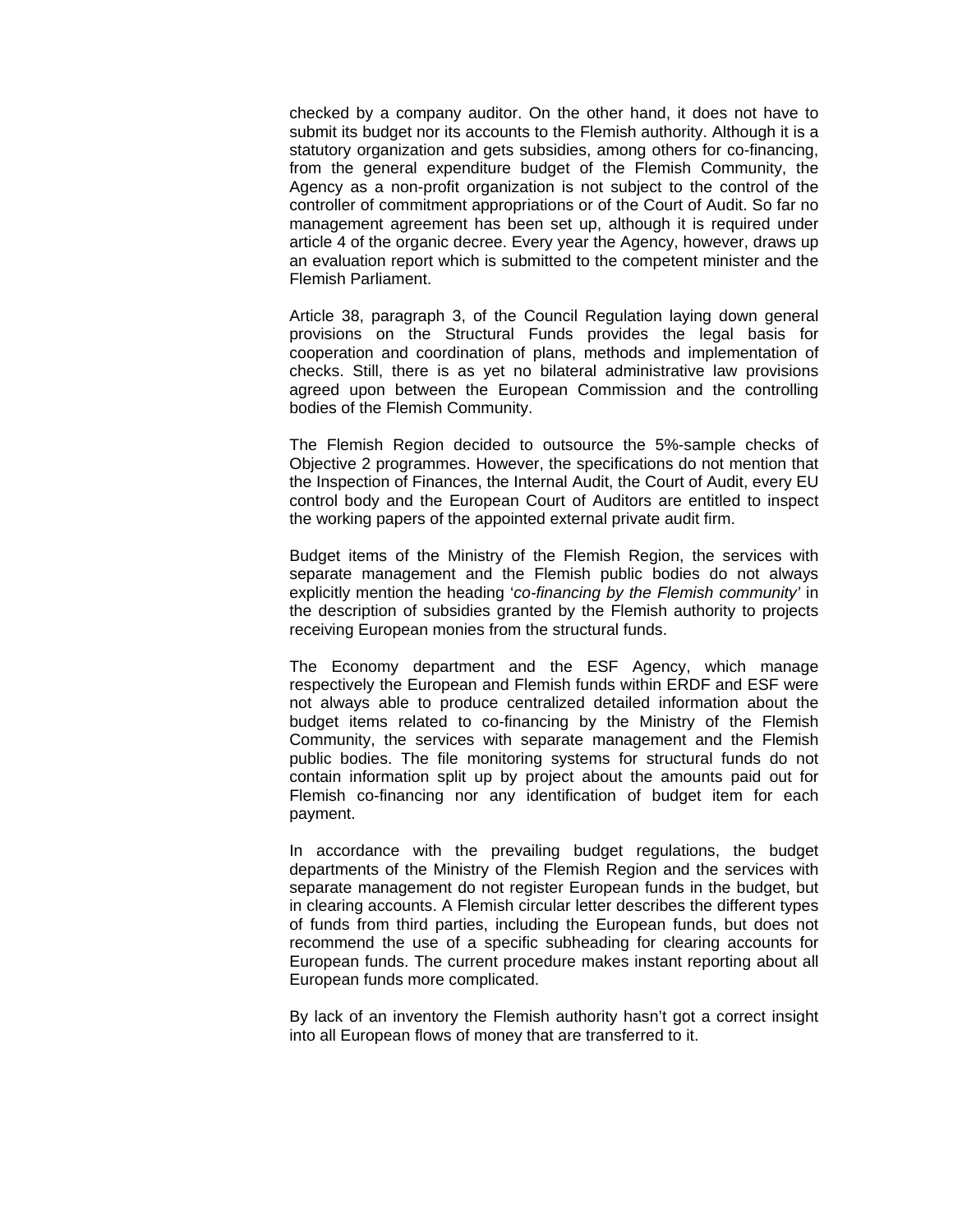At the moment reporting to the Flemish Parliament about projects getting assistance from European structural funds is only fragmentary and lacks uniformity.

# **Recommendations**

- The Flemish Government should ensure that EU draft regulations and directives are submitted to the Flemish Parliament, such as provided in article 92 quater, of the 8 August 1980 special law on devolution, following the procedure adopted by the Governement on 9 July 1996.
- The Flemish Government must re-examine the statute of the ESF Agency and maybe consider the integration of other Flemish bodies also dealing with European matters, such as the Flemish non profit organization Leonardo da Vinci Agency. Moreover the ESF Agency should be checked by the controller of commitment appropriations and by the Court of Audit. According to article 4 of its organic decree, a management agreement is also compulsory.
- It is advisable for Flanders to take the initiative of entering into a bilateral administrative law arrangement on audits with the European Commission, in accordance with the structural funds regulation.
- If the 5%-sample checks are outsourced, it should be mentioned in the specifications that the Inspection of Finances, which draws up the closure statement of the assistance package, the Internal Audit, the Court of Audit, every EU control and audit body and the European Court of Auditors are entitled to inspect the working papers of the appointed external private audit firm.
- In order to make budget documents more transparent? the next budget instructions of the Flemish Finance and Budget Minister should clearly mention the heading 'co-financing' in the definition of budget items of the Ministry of the Flemish Region, the services with separate management, the Flemish public bodies and the Agencies created under the Scheme for Improvement of Administrative Management.
- As the European Commission requires co-financing as a condition for granting European subsidies, the file monitoring systems of the three structural funds should include for each project every amount paid out for co-financing and the corresponding budget item identification of the different budget departments of the Flemish Community. This is the only way to ensure transparent reporting for each structural funds programme.
- The description of clearing accounts by the budget departments of the Ministry of the Flemish Region and the services with separate management must be structured in such a way that all European funds from third parties can be identified, e.g. by using a specific subheading for European funds. It is therefore also recommended to adapt the Flemish circular letter on cash and clearing accounts accordingly. Only this adaptation will enable the Flemish authority to